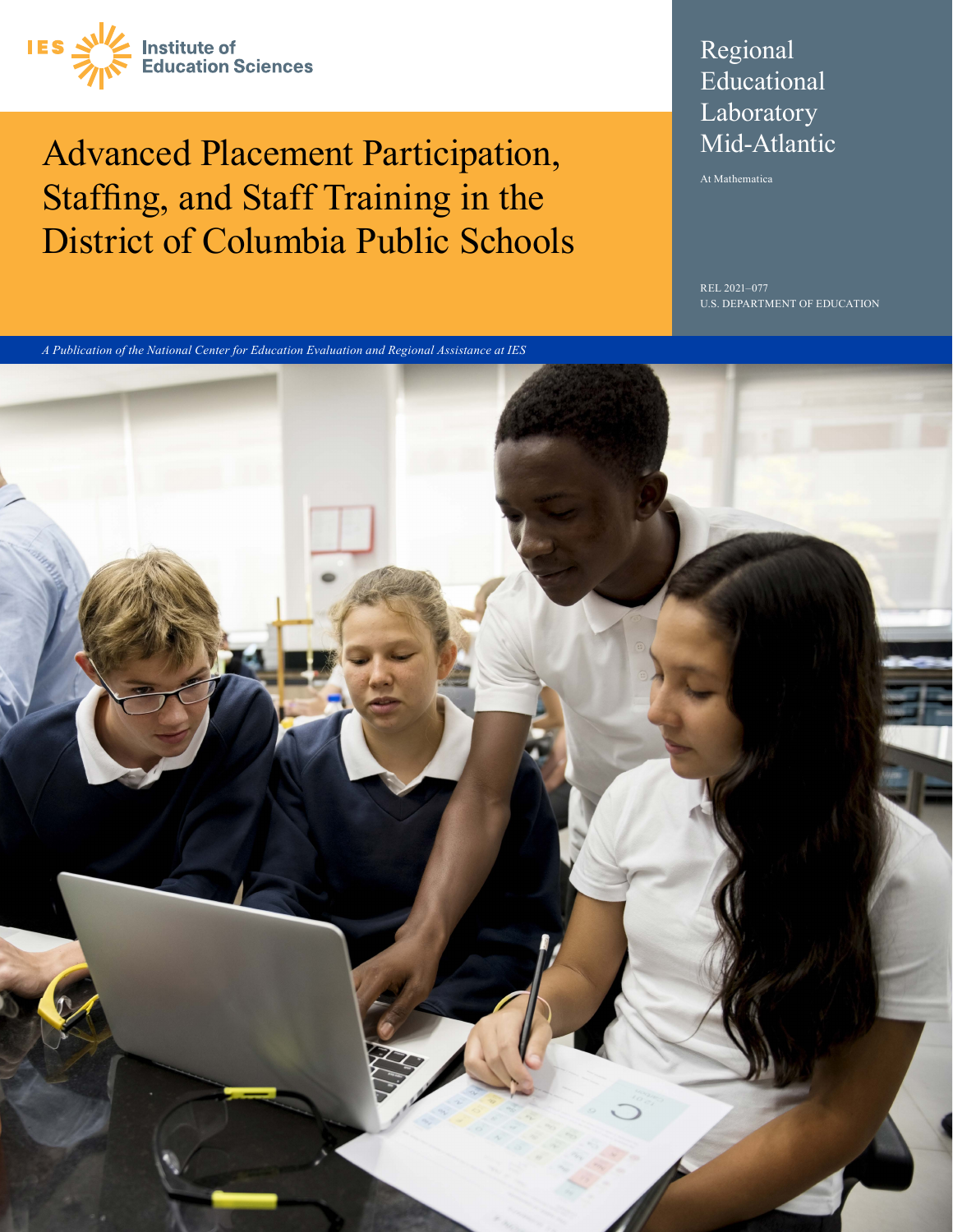# **Advanced Placement Participation, Staffing, and Staff Training in the District of Columbia Public Schools**

*Alyson Burnett and Paul Burkander* **April 2021**

**To expand participation in Advanced Placement (AP) courses, several District of Columbia Public Schools (DCPS) high schools have enacted a policy mandating that all students enroll in one or more AP courses. To promote quality instruction in AP courses, DCPS recommends regular teacher participation in the Advanced Placement Summer Institute (APSI) and is considering recommending that teachers' college major be factored into teacher assignments to AP courses. To better understand this policy and these recommendations, this study examined students' AP exam taking and passing rates in schools that mandate AP course enrollment and in schools that do not, teacher participation in the APSI, and the alignment of AP teachers' college major with the AP course they teach. Three of the four high schools that adopted a mandate on AP course enrollment during the study period had higher AP exam taking and passing rates after their mandate went into place. In three of the five schools that adopted a mandate before or during the study period, the passing rate (grade 10–12 students in the school who passed at least one AP exam as a percentage of all grade 10–12 students in the school) was below 20 percent in every year of the study period, and in a fourth it was below 50 percent in every year. Fewer than onefifth of AP teachers participated in the APSI at least once every three years. Participation rates were higher in schools offering more AP courses, in schools with lower percentages of racial/ethnic minority students, among teachers whose college major aligned with the AP course they taught, and among more experienced teachers. Among AP teachers with a college major on record, about half had a college major aligned with each specific AP course they taught, and 70 percent had a college major aligned with the broad subject area of each AP course they taught.**

# **Why this study?**

Over the past decade the District of Columbia Public Schools (DCPS) has sought to expand participation in Advanced Placement (AP) courses in order to improve high school outcomes (attendance, achievement, and graduation) and longer-term outcomes (postsecondary enrollment and degree completion). The limited research on the effect of participation in AP courses suggests that offering a chance to enroll in an AP course can improve skills (Conger et al, 2019).

DCPS wants to better understand policies enacted and recommendations that are intended to support its goal of increasing the number of students taking and passing AP courses and exams, particularly (see box 1 for details):

- Policy 1: That students enroll in certain AP courses (a policy implemented in specific schools).
- Recommendation 1: That teachers participate in the Advanced Placement Summer Institute (APSI) at least once every three years (a recommendation from the DCPS Office of Advanced and Enriched Instruction in place since 2017).
- Recommendation 2: That AP courses are taught by a teacher whose college (undergraduate or graduate) major aligns with the course or its subject area (a recommendation under consideration by the DCPS Office of Advanced and Enriched Instruction).

DCPS wants to know whether requiring students to enroll in AP courses causes an increase in AP exam taking and passing, and as a first step toward that goal, DCPS wants to know whether mandating AP course enrollment is associated with increased AP exam taking and passing rates. If passing rates increase in

For more information, including technical methods, supporting analyses, and other analyses, access the report appendixes at [https://go.usa.gov/xstDa.](https://go.usa.gov/xstDa)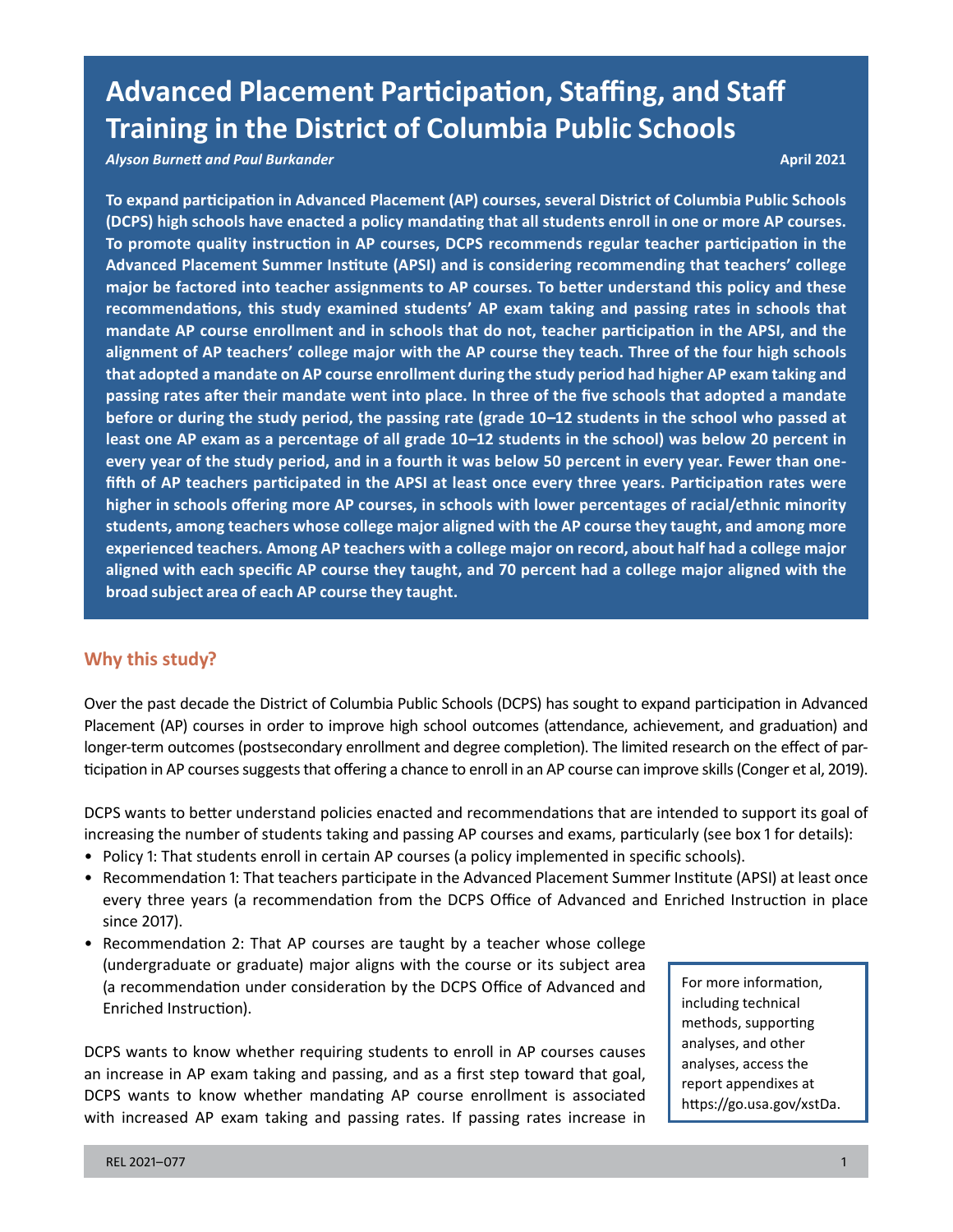proportion to course enrollment, it would suggest that other schools could mandate AP course enrollment to increase AP success, with the caveat that some students who are less prepared for AP courses might experience negative effects.<sup>1</sup> Findings on this question could also inform the decisions of other districts that are considering policies to increase AP participation.

#### **Box 1. Policy and recommendations for expanding participation in Advanced Placement courses**

**Policy 1: School-level mandates for Advanced Placement (AP) course enrollment.** In the 2010/11 school year one District of Columbia Public Schools (DCPS) high school began mandating that all students enroll in an AP course; since then four additional DCPS high schools have instituted such a policy (see table A3 in appendix A). Over the same time period DCPS also gradually increased the number of AP courses that schools must offer.

Every DCPS school that mandated AP course enrollment has a special curricular focus and requires students to apply for admission. Admissions requirements generally include a minimum grade point average and standardized test score, letters of recommendation, an essay, and an interview. Compared with other DCPS high schools, the schools that mandated AP course enrollment had fewer students from disadvantaged groups, such as students eligible for the national school lunch program, students receiving special education services, Black students, and students who transferred from another high school in the prior year (see table B1 in appendix B).

**Recommendation 1: Teacher participation in the Advanced Placement Summer Institute (APSI).** DCPS encourages AP teachers to participate in the APSI as a means of preparing them to deliver the course content and improve students' ability to master the material and pass the AP exam.

Beginning in summer 2017, DCPS began recommending that AP teachers participate in the APSI in a given summer if they were teaching the AP course for the first time in the subsequent school year, if they had not participated in the APSI for the course they teach within the previous three years, or if the course they teach had been significantly changed by the College Board. (No course has been significantly redesigned since the recommendation was enacted.) AP teachers who serve as exam readers during the summer are exempt from the APSI recommendation.

**Recommendation 2: Alignment of AP teachers' college major with AP course taught or its subject area.** DCPS does not formally recommend that AP teachers' college (undergraduate or graduate) major align with the AP course they teach or its subject area, nor does it have any other requirements for AP teachers. However, examining the extent to which alignment exists can inform considerations on implementing this recommendation.

In addition, DCPS wants to know the extent to which AP teachers participate in the APSI and whether the types of teachers who participate differ from the types who do not. That information could help DCPS better target communications encouraging AP teachers to participate and could lead to better understanding of the barriers to participation that teachers face. For example, if in some schools all AP teachers participate in the APSI and in others the participation rate is low, DCPS could focus its communication efforts on principals and teachers in the latter group of schools. Leaders in other districts seeking to better understand who participates in the APSI might also benefit from knowing participation patterns in DCPS. Although research on this topic is scarce, one study found that AP professional development activities are associated with improved AP exam performance in the following year (Laitusis, 2012).

Finally, DCPS wants to better understand whether staffing AP courses with teachers whose college major aligns with the course improves students' AP exam taking and passing rates. A first step toward examining whether to enact such a recommendation is to understand the share of AP teachers whose major aligns with the AP course

<sup>1.</sup> Students who are unprepared for an AP course might receive a low grade in it, which would lower their grade point average and could impinge on their college acceptance. Conger et al. (2019) found that enrolling in AP courses could reduce these students' confidence in the course topic and their desire to pursue the course in college. In that study randomly assigning eligible students to receive an offer to enroll in AP Biology or AP Chemistry led to suggestive evidence of improved student achievement in science but also decreased student confidence in completing college science courses.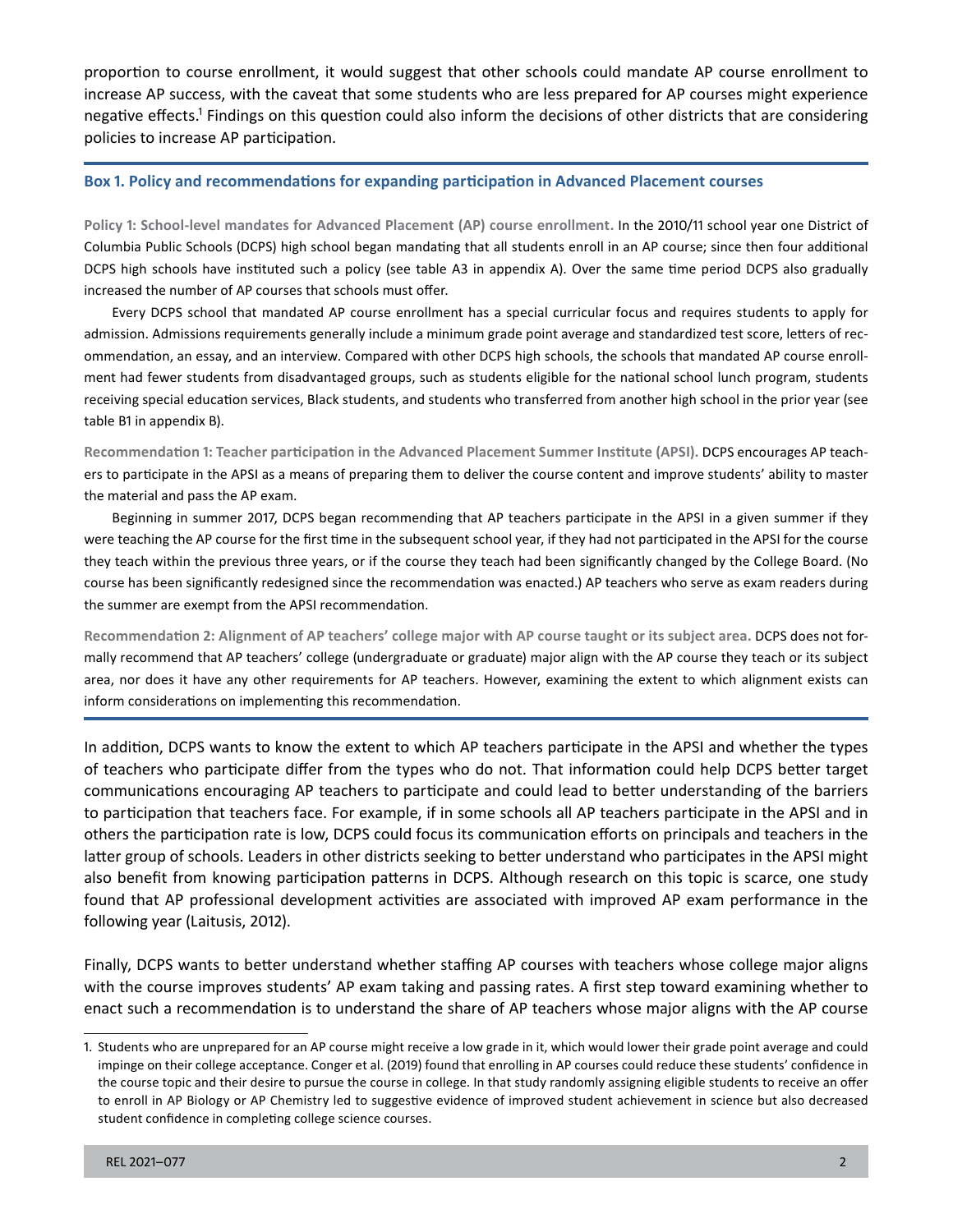they teach or its subject area. These findings might also be relevant to leaders in other urban districts with patterns of AP course staffing similar to those in DCPS. No studies have examined whether the effectiveness of AP teachers is related to the alignment of their college major with the subject area of the AP course they teach. A synthesis of 92 studies on effective teaching reported a positive association between the number of college courses completed in the subject area of the AP course they teach and teaching performance (Allen, 2003). Yet there appears to be a point at which additional college courses do not improve teaching performance, and it is unclear whether having a college major in the subject area of the AP course taught is necessary. This uncertainty suggests the value of additional research on the issue for DCPS and other districts.

## **Research questions**

The study answers research questions related to the policy and two recommendations described above and in box 1.

#### *Policy 1: School-level mandates for AP course enrollment*

1. In schools that mandated AP course enrollment, what were students' AP exam taking and passing rates before and after the mandate?

*Recommendation 1: Teacher participation in the APSI*

2. What percentage of AP teachers participated in the APSI?

3. Did participation vary by school characteristics or teacher background characteristics?

*Recommendation 2: Alignment of AP teachers' college major with AP course taught or its subject area*

- 4. What percentage of AP teachers with a college major on record had a college major aligned with the AP course they taught or its subject area?
- 5. How did the percentage of AP teachers with an aligned college major vary over time?

See box 2 for definitions of key terms used in the report and box 3 for a summary of the data and methods used to address these questions as well as the limitations of the study.

#### **Box 2. Key terms**

**Advanced Placement Summer Institute (APSI).** A professional development session that the College Board sponsors for teachers of Advanced Placement (AP) courses. The 30-hour summer training is specific to each AP course and covers the course framework, exam, and classroom resources. For more information on the APSI, see [https://apcentral.collegeboard.org/learning-development/](https://apcentral.collegeboard.org/learning-development/workshops-summer-institutes/about-summer-institutes) [workshops-summer-institutes/about-summer-institutes](https://apcentral.collegeboard.org/learning-development/workshops-summer-institutes/about-summer-institutes).

**Application school.** A public high school requiring an application for admission. In the District of Columbia Public Schools each application high school has its own admission requirements, which generally include a minimum grade point average and standardized test score, letters of recommendation, an essay, and an interview.

**Major aligned with an AP course.** A college (undergraduate or graduate) major that covers the same content as the specific AP course being taught. Course alignment is more narrowly defined than subject area alignment—for example, a biology major is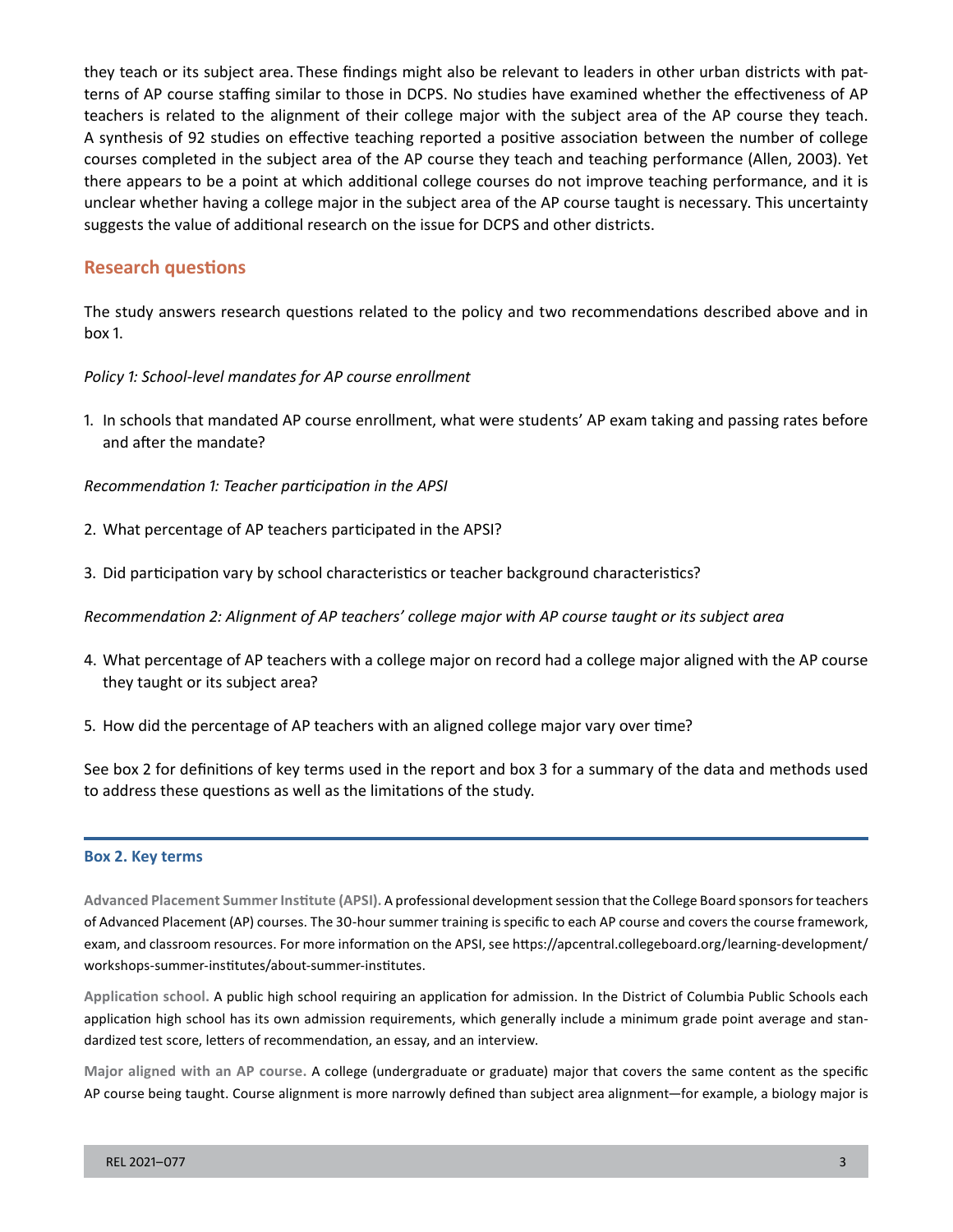aligned with the AP Biology course but not with the AP Chemistry course. See table A4 in appendix A for the mapping of AP courses to college majors.

**Major aligned with an the subject area of an AP course.** A college (undergraduate or graduate) major that is within the same broad subject area as an AP course. AP courses fall into six subject areas: art, English, math, science, social studies, or world languages. Subject area alignment is more broadly defined than course alignment—for example, a biology major is aligned with the subject area of the AP Chemistry course because both are in the science subject area. See table A4 in appendix A for the mapping of the subject areas of AP courses to college majors.

**Mandated AP course enrollment.** The requirement that students enroll in an AP course in order to graduate. Some schools require students to enroll in a specific AP course, whereas others allow students to choose the AP course they enroll in. See table A3 in appendix A for individual school requirements.

**Passing rate.** Grade 10–12 students in the school who passed at least one AP exam as a percentage of all grade 10–12 students in the school.

#### **Box 3. Data sources, sample, methods, and limitations**

**Data sources.** The District of Columbia Public Schools (DCPS) provided student-level administrative data on student enrollment and demographics and Advanced Placement (AP) exam scores, teacher-level administrative data on teachers' background characteristics such as years of teaching experience and college (undergraduate and graduate) major, and AP course enrollment data linking AP students and AP teachers. The study also used data from rosters on teachers' attendance at the APSI, which were provided by DCPS.

**Sample.** The sample varied by policy/recommendation area as follows:

- Policy 1: School-level mandates for AP course enrollment: Students in grades 10–12 who attended a DCPS high school that offered AP courses in the 2011/12–2017/18 school years (55,910 student-year observations). Although students can begin taking AP exams in grade 9, it is much more common to take them in grades 10–12.
- Recommendation 1: Teacher participation in the APSI: DCPS teachers who taught an AP course in the 2016/17 or 2017/18 school year (366 teacher-year observations).
- Recommendation 2: Alignment of AP teachers' college major and AP course taught or its subject area: DCPS teachers with a college major on record who taught at an AP course in the 2014/15–2017/18 school years (277 teacher-year observations).

**Methods.** The study team used descriptive statistics to characterize the students enrolling in AP courses and their teachers. For all three research questions, differences of 5 percentage points or more between groups were considered substantively important.

For research question 1 on school-level AP mandates, the study team calculated the shares of students who enrolled in AP courses, who took AP exams, and who passed AP exams. For each school the study team calculated the rates for enrolling in any AP course and for taking and passing any AP exam as well as the rates for enrolling in the specific AP course or courses that the school required and for taking and passing the AP exams associated with those courses. The pasisng rate refers to grade 10–12 students in the school who passed at least one AP exam as a percentage of all grade 10–12 students in the school. Appendix B reports the shares of students who enrolled in one, two, and three or more AP courses; the shares who took one, two, and three or more AP exams; and the shares who passed one and two or more AP exams (few students pass three or more AP exams). Because of the low numbers of students who enroll in an AP course, who take an AP exam, and who pass an AP exam, appendix C reports these shares among students who enrolled in any AP course, who took any AP exam, and who passed any AP exam in order to provide a richer description of AP participation patterns among students who participate in AP.

For the research questions on teachers' APSI participation and alignment of teachers' college major, the study team calculated the shares of teachers who participated in the APSI and who whose college major aligned with the AP course they taught and its subject area. The shares were also calculated for subgroups of schools, including schools that offered more or fewer AP courses than the median number offered each year, application schools and nonapplication schools, and schools with shares of racial/ ethnic minority students that were higher or lower than the median shares for each year. And the shares were calculated for subgroups of teachers, including teachers with more or less teaching experience. To classify whether teachers' college major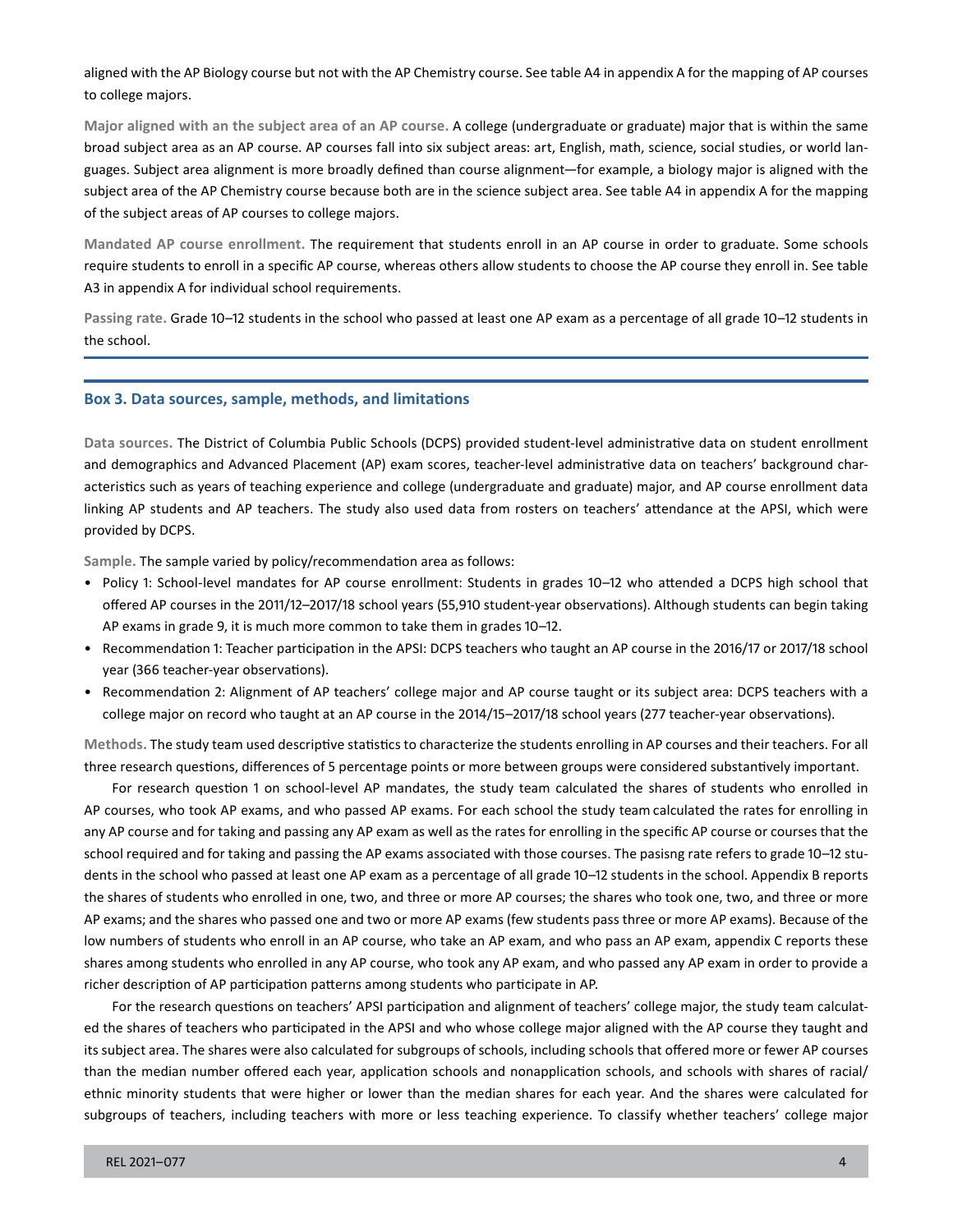aligned with the AP course they taught and its subject area, the study team, in consultation with DCPS, mapped college majors to AP courses and subject areas (see table A4 in appendix A). Because subject areas are more broadly defined, the percentage of teachers whose major aligned with the subject area of the AP course they taught is greater than the percentage whose major aligned with the specific AP course. See appendix A for additional information on the study data sources, sample, and methods.

**Limitations.** The study design does not support causal conclusions. For example, the study cannot shed light on whether or how mandating AP course enrollment affected students' AP exam taking and passing rates, the mechanisms that would explain lower or higher APSI participation rates, or whether or how teachers' college major should determine who teaches an AP course.

This study is also limited by available data:

- Students' AP exam data were available only for the 2011/12 school year and later. One school began mandating AP course enrollment before 2011/12, so it was not possible to describe how AP exam taking changed in this school after the mandate.
- Data on APSI participation were available only for the summers preceding the 2016/17–2018/19 school years, so APSI participation rates could not be calculated before 2016/17.
- Data on teacher characteristics and the courses they taught were not available for the 2018/19 school year, so APSI participation rates could not be calculated for that year.
- Data were not available on whether teachers who did not participate in the APSI were exempt from the recommendation because they served as AP exam readers. However, based on conversations with DCPS leaders, the study team does not believe that these exemptions explain the low APSI participation rates observed in the study.
- Finally, data on college majors were available for only about half of AP teachers, and DCPS stakeholders are unaware of the reasons for these missing data. On average, AP teachers who had a college major on record had less teaching experience (7 years) than AP teachers who did not have a major on record (12 years). Teachers who had a college major on record were also more likely to teach an AP English course and less likely to teach an AP art course than teachers who did not have a major on record (see table B21 in appendix B). Therefore, the patterns of alignment of college major with AP course taught and its subject area in the study might not generalize to all AP teachers.

# **Findings**

This section presents the findings for the study's research questions related to the three policies. Additional findings are available in appendixes B and C.

# *Schools mandating AP course enrollment generally had higher AP exam taking and passing rates after their mandate went into place, but passing rates were still low in three of the five schools.*

Three of the four high schools that adopted a mandate on AP course enrollment (policy 1) during the study period had a higher AP exam taking rate at the end of the study period than at the beginning, with increases of 7–41 percentage points (table 1).<sup>2</sup> The exception is Columbia Heights Educational Campus, which had similar AP exam taking rates at the beginning and the end of the study period. Benjamin Banneker Academic High School adopted its mandate before the study period, so it is not possible to compare rates before and after the mandate went into place there. AP exam taking rates might have increased because more students enrolled in AP courses or because more students who were enrolled in AP courses took AP exams. The share of students who took an AP exam among those who enrolled in an AP course increased in McKinley Technology High School and was unchanged in Duke Ellington School of the Arts (see table C1 in appendix C)—the only schools for which the study had access to AP course enrollment data from before their mandates went into place. This suggests that AP exam taking rates increased in McKinley Technology High School in part because more students who were enrolled in AP courses took AP exams and that rates increased in Duke Ellington School of the Arts because more students enrolled in AP courses.

<sup>2.</sup> Rates of enrollment in specific AP courses and taking and passing rates for the associated exams are reported in appendix B, as are the average numbers of AP courses enrolled in, AP exams taken, and AP exams passed per student. The rates and average numbers among students who enroll in an AP course, who take an AP exam, and who pass an AP exam are reported in appendix C.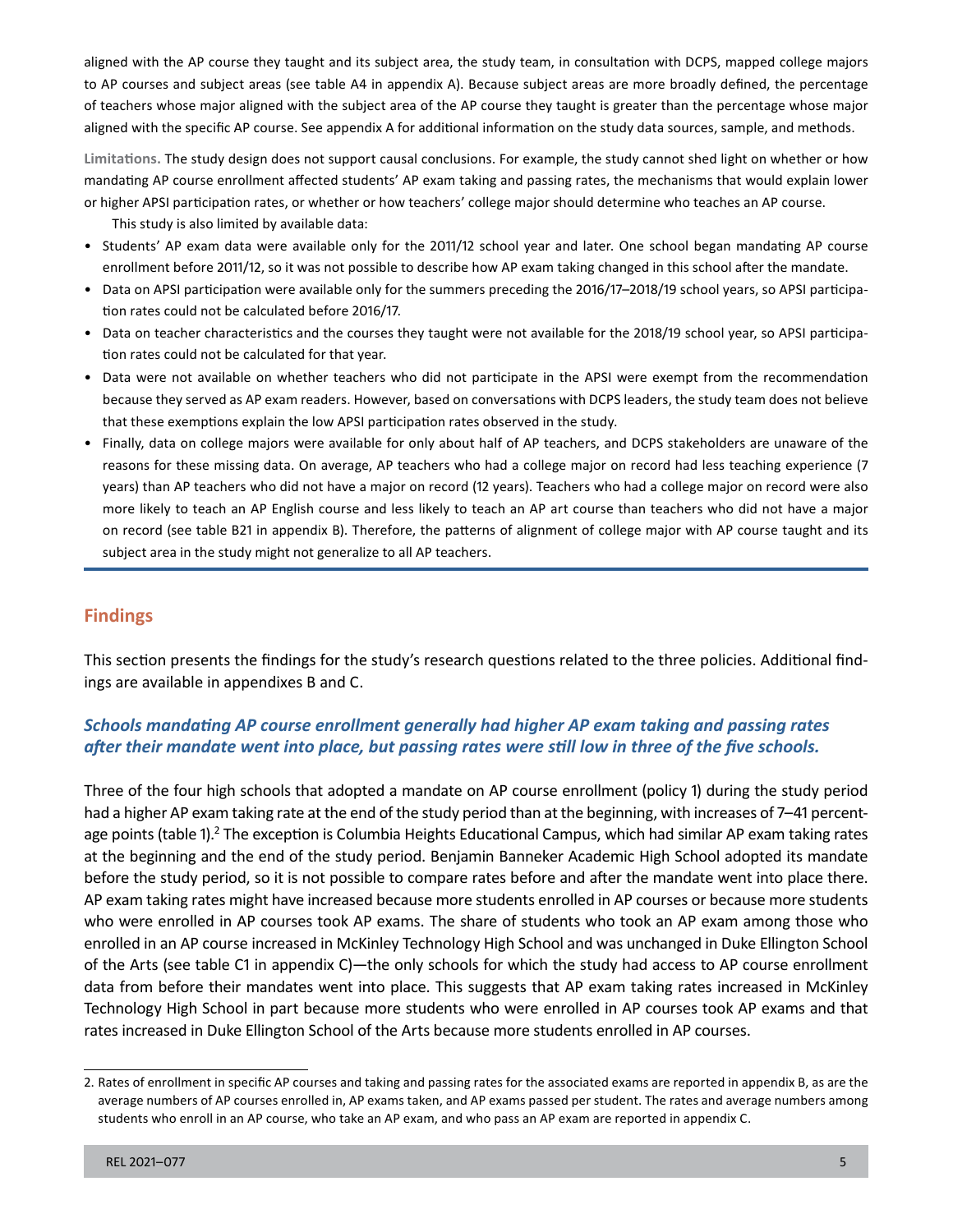Each of the three schools in which the AP exam taking rate increased after the mandate on AP course enrollment went into place—Duke Ellington School of the Arts, McKinley Technology High School, and School Without Walls—also had a higher AP exam passing rate (grade 10–12 students in the school who passed at least one AP exam as a percentage of all grade 10–12 students in the school) at the end of the study period than at the beginning. However, the rate remained below 20 percent in Duke Ellington School of the Arts and McKinley Technology High School (see table 1). The passing rate increased 8 percentage points in Duke Ellington School of the Arts, 9 percentage points in McKinley Technology High School, and 20 percentage points in School Without Walls.

AP exam taking and passing rates also increased in schools that did not mandate AP course enrollment. The share of students taking an AP exam in these schools increased from 16 percent in the 2011/12 school year to 30 percent in the 2017/18 school year, and the passing rate increased from 5 percent to 10 percent over the same period (see table 1). Although the AP exam taking rate was lower in these schools than in schools that mandated AP course enrollment, at the end of the study period only three of the five schools that mandated AP course enrollment (Duke Ellington School of the Arts, School Without Walls, and Benjamin Banneker Academic High School) had a passing rate that was substantively higher than that in schools that did not mandate AP course enrollment.<sup>3</sup>

**Table 1. Of the four District of Columbia Public Schools high schools that adopted a mandate on Advanced Placement (AP) enrollment during the study period, three schools had higher AP exam taking and passing rates every year after the mandate went into place, 2011/12–2017/18 (percent of students, unless otherwise indicated)**

|                                                                                                  | High schools mandating AP course enrollment |                                                                                        |             |                                                                     |             |                                                                                 |             |                                                            |             |                                                          |             |        |
|--------------------------------------------------------------------------------------------------|---------------------------------------------|----------------------------------------------------------------------------------------|-------------|---------------------------------------------------------------------|-------------|---------------------------------------------------------------------------------|-------------|------------------------------------------------------------|-------------|----------------------------------------------------------|-------------|--------|
| <b>Benjamin</b><br><b>Banneker</b><br><b>Academic</b><br><b>High School</b><br>$(n = 290 - 352)$ |                                             | Columbia<br><b>Heights</b><br><b>Educational</b><br><b>Campus</b><br>$(n = 615 - 848)$ |             | <b>Duke Ellington</b><br>School of<br>the Arts<br>$(n = 379 - 406)$ |             | <b>McKinley</b><br><b>Technology</b><br><b>High School</b><br>$(n = 432 - 497)$ |             | <b>School</b><br><b>Without Walls</b><br>$(n = 372 - 457)$ |             | <b>Other DCPS</b><br>high schools<br>$(n = 5,295-6,016)$ |             |        |
| School year                                                                                      | <b>Took</b>                                 | <b>Passed</b>                                                                          | <b>Took</b> | Passed                                                              | <b>Took</b> | <b>Passed</b>                                                                   | <b>Took</b> | <b>Passed</b>                                              | <b>Took</b> | Passed                                                   | <b>Took</b> | Passed |
| 2011/12                                                                                          | 83                                          | 17                                                                                     | 64          | 13                                                                  | 23          | 11                                                                              | 43          | 4                                                          | 84          | 53                                                       | 16          | 5      |
| 2012/13                                                                                          | 71                                          | 13                                                                                     | 60          | 12                                                                  | 37          | 12                                                                              | 48          | 4                                                          | 88          | 54                                                       | 18          | 5      |
| 2013/14                                                                                          | 64                                          | 14                                                                                     | 59          | 14                                                                  | 28          | 12                                                                              | 43          | 5                                                          | 85          | 57                                                       | 21          | 6      |
| 2014/15                                                                                          | 69                                          | 26                                                                                     | 62          | 16                                                                  | 35          | 15                                                                              | 51          | 6                                                          | 88          | 53                                                       | 23          | 7      |
| 2015/16                                                                                          | 75                                          | 40                                                                                     | 57          | 8                                                                   | 41          | 12                                                                              | 68          | 13                                                         | 87          | 64                                                       | 22          | 7      |
| 2016/17                                                                                          | 72                                          | 34                                                                                     | 61          | 11                                                                  | 40          | 12                                                                              | 63          | 13                                                         | 88          | 66                                                       | 26          | 8      |
| 2017/18                                                                                          | 67                                          | 42                                                                                     | 67          | 14                                                                  | 64          | 19                                                                              | 67          | 13                                                         | 91          | 73                                                       | 30          | 10     |
| Change from<br>2011/12 to 2017/18<br>(percentage points)                                         | $-16$                                       | 25                                                                                     | 3           |                                                                     | 41          | 8                                                                               | 24          | 9                                                          | 7           | 20                                                       | 14          | 5      |

DCPS is District of Columbia Public Schools.

Note: Values in red indicate the years in which each school mandated that students enroll in AP courses. McKinley Technology High School required that all students take at least two AP courses during high school but did not require specific AP courses in specific grades; its mandate went into place for grade 9 students entering in 2012/13, and the first year in which these students could have completed the requirements by grade 12 was 2015/16. The sample size (*n*) represents the range in the number of students in grades 10–12 in each school between 2011/12 and 2017/18.

Source**:** DCPS student-level AP exam records for 2011/12–2017/18.

<sup>3.</sup> See appendix B for AP course enrollment by grade and year (tables B2 and B3); AP exam taking rates by grade and year (tables B4 and B5); AP exam passing rates by grade and year (tables B6 and B7); and enrollment, exam taking rates, and exam passing rates for the required AP courses and grades in which students were required to take them in each school (tables B8–B13).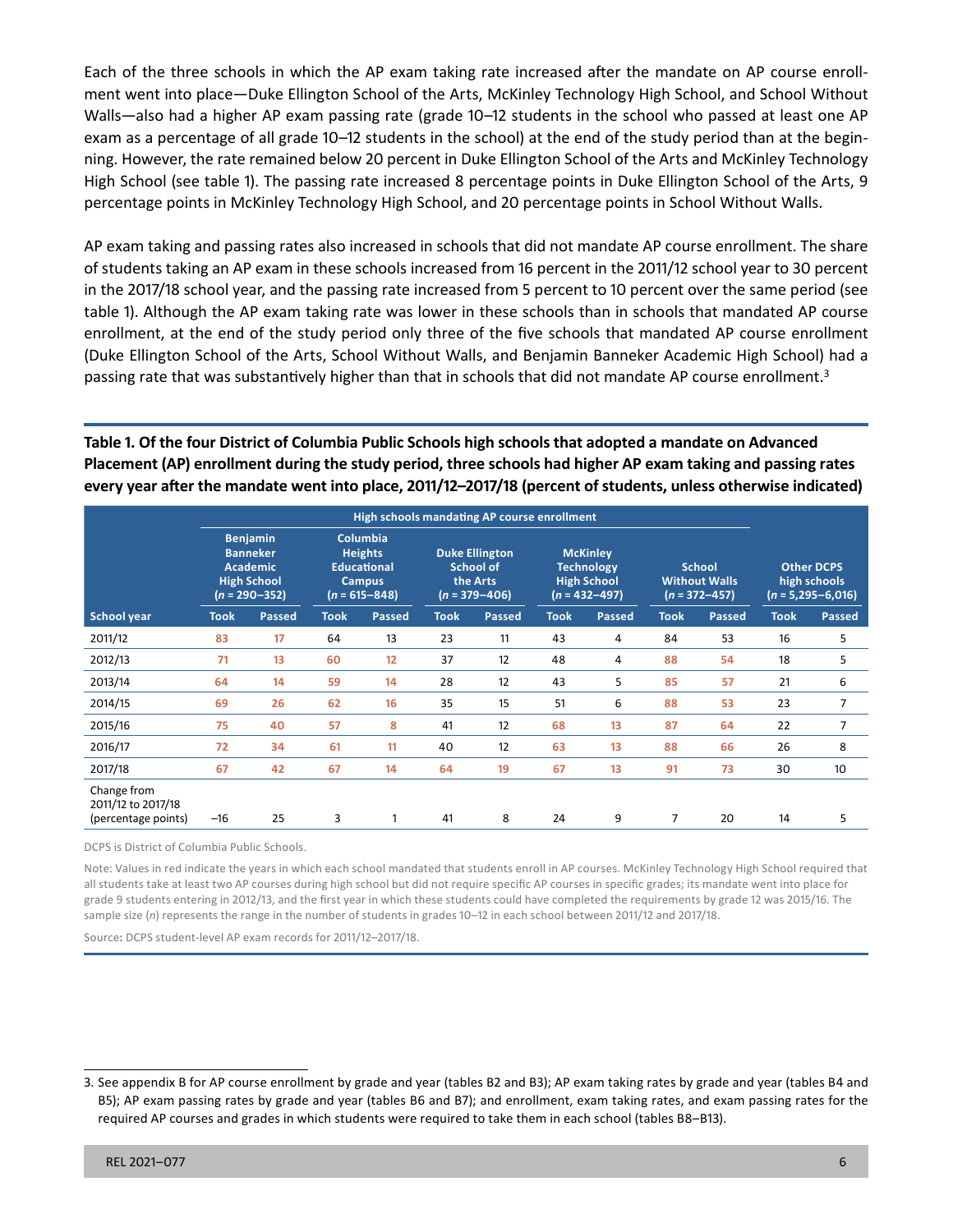*Across all District of Columbia Public Schools high schools, fewer than one-fifth of Advanced Placement teachers participated in the Advanced Placement Summer Institute between 2016 and 2018, and participation rates were higher in schools offering more AP courses, in schools with lower percentages of racial/ethnic minority students, among teachers whose college degree aligned with the AP course they taught, and among more experienced AP teachers*

Recommendation 1, in which DCPS encourages teachers to participate in the APSI once every three years, has not led to the desired participation rates. In the 2017/18 school year the three-year APSI participation rate (defined as attending in at least one summer in 2016, 2017, or 2018) among AP teachers was 17 percent and varied according to school characteristics (table 2).

Schools offering more AP courses and schools with lower percentages of racial/ethnic minority students had higher APSI participation rates than schools offering fewer AP courses and schools with higher percentages of racial/ethnic minority students (see table 2).

APSI participation rates were similar for application schools and nonapplication schools as well as for schools with higher and lower percentages of English learner students (see table 2).

Although one might expect less experienced teachers to participate in the APSI to make up for lack of experience, the participation rate was higher for more experienced AP teachers (table 3). One could hypothesize that teachers might also use the APSI to compensate for a lack of formal training in the subject area. However, the data provide no evidence to support such a hypothesis: Alignment of AP teachers' college major with the broad subject area of each AP course they taught was unrelated to whether teachers participated in the APSI, and teachers whose

**Table 2. Advanced Placement Summer Institute participation rates were higher in District of Columbia Public Schools high schools that offered more Advanced Placement courses and in schools with lower percentages of racial/ethnic minority students, 2016–18**

| High school characteristic                                         | <b>Number of</b><br><b>AP teachers</b><br>2017/18 | <b>Teachers' three-year APSI</b><br>participation rate, 2016-18 <sup>a</sup><br>(percent) |
|--------------------------------------------------------------------|---------------------------------------------------|-------------------------------------------------------------------------------------------|
| Schools offering more AP courses <sup>b</sup>                      | 115                                               | 19                                                                                        |
| Schools offering fewer AP courses                                  | 73                                                | 12                                                                                        |
| Application schools <sup>c</sup>                                   | 82                                                | 15                                                                                        |
| Nonapplication schools                                             | 106                                               | 18                                                                                        |
| Schools with higher percentages of racial/ethnic minority students | 69                                                | 9                                                                                         |
| Schools with lower percentages of racial/ethnic minority students  | 119                                               | 21                                                                                        |
| Schools with higher percentages of English learner students        | 116                                               | 16                                                                                        |
| Schools with lower percentages of English learner students         | 72                                                | 17                                                                                        |
| All AP teachers                                                    | 188                                               | 17                                                                                        |

AP is Advanced Placement. DCPS is District of Columbia Public Schools. APSI is Advanced Placement Summer Institute.

a. Defined as attending the APSI in at least one summer in 2016, 2017, or 2018.

b. Benjamin Banneker Academic High School, Cardozo High School, Columbia Heights Educational Campus, Duke Ellington School of the Arts, School Without Walls, and Woodrow Wilson High School.

c. Schools that require an application for admission. Application schools are Benjamin Banneker Academic High School, Columbia Heights Educational Campus, Duke Ellington School of the Arts, McKinley Technology High School, Phelps High School, and School Without Walls.

Note: The cutoffs between schools with more and fewer AP courses, higher and lower percentages of racial/ethnic minority students, and higher and lower percentages of English learner students are the year-specific median for each measure across high schools in the sample. The medians across years ranged from 8 to 11 for AP courses offered, was about 99 percent in all years for percentage of racial/ethnic minority students, and ranged from 2 percent to 4 percent of English learner students.

Source: DCPS records on APSI participation for the summers of 2016, 2017, and 2018 and DCPS teacher records for 2017/18.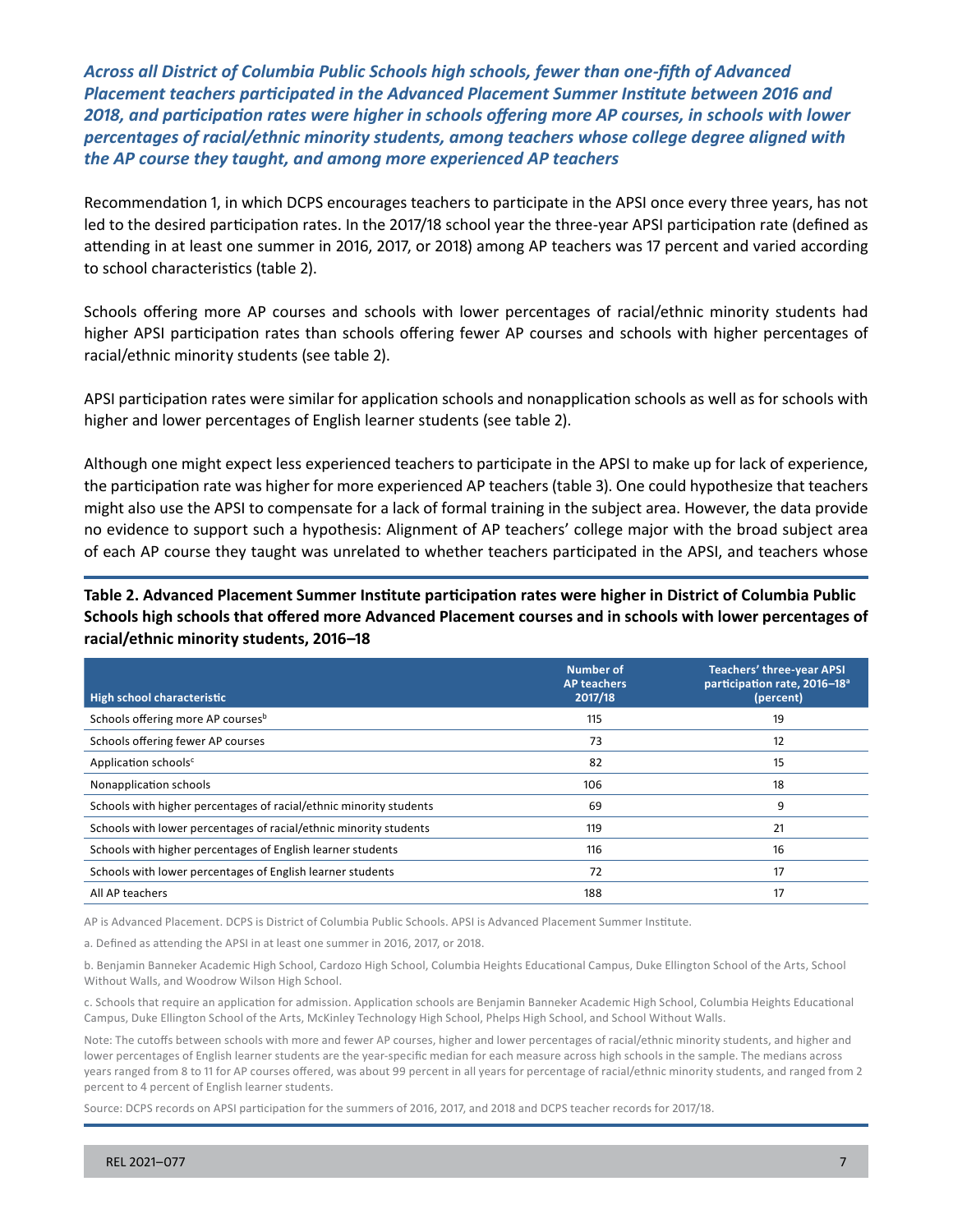**Table 3. Advanced Placement Summer Institute participation rates were higher among teachers in District of Columbia Public Schools whose college major aligned with the Advanced Placement course they taught and among more experienced teachers, 2016–18**

| <b>Teacher characteristic</b>                                           | <b>Number of AP teachers</b><br>in DCPS, 2017/18 | <b>Teachers' three-year APSI</b><br>participation rate, 2016-18 <sup>a</sup><br>(percent) |
|-------------------------------------------------------------------------|--------------------------------------------------|-------------------------------------------------------------------------------------------|
| College major aligned with each AP course taught                        | 42                                               | 19                                                                                        |
| College major not aligned with any AP course taught                     | 50                                               | 14                                                                                        |
| College major aligned with the subject area of the AP course taught     | 61                                               | 16                                                                                        |
| College major not aligned with the subject area the of AP course taught | 31                                               | 16                                                                                        |
| More experienced                                                        | 72                                               | 22                                                                                        |
| Less experienced                                                        | 93                                               | 12                                                                                        |

AP is Advanced Placement. DCPS is District of Columbia Public Schools. APSI is Advanced Placement Summer Institute.

a. Defined as attending the APSI in at least one summer in 2016, 2017, or 2018.

Note: The analyses of college major alignment are limited to teachers with a college (undergraduate or graduate) major on record. Alignment with an AP course refers to the narrow topic area of the course (for example, a physics major who teaches AP Physics), whereas alignment with the subject area of an AP course is defined more broadly (for example, any science major who teaches any AP science course). See table A4 in appendix A for the mapping of AP courses and their subject areas to college majors. The cutoff between those with less and those with more teaching experience is the median number of years across the sample of AP teachers, which was eight years.

Source: DCPS records on APSI participation for the summers of 2016, 2017, and 2018 and DCPS teacher records for 2017/18.

### **Table 4. New Advanced Placement (AP) teachers in District of Columbia Public Schools high schools were less likely than experienced AP teachers to participate in the Advanced Placement Summer Institute, 2016–18**

| Teacher group                  | Number of<br><b>teachers</b> | APSI participation rate<br>(percent) |
|--------------------------------|------------------------------|--------------------------------------|
| New AP teachers                | 136                          |                                      |
| <b>Experienced AP teachers</b> | 230                          |                                      |

APSI is Advanced Placement Summer Institute.

Note: Number of teachers is the total number of teacher-by-year observations. For the purpose of this analysis, each record with a missing employee ID was counted as a unique AP teacher. APSI participation in 2016 corresponds to courses taught during the 2016/17 school year, and APSI participation in 2017 corresponds to courses taught during the 2017/18 school year.

Source**:** District of Columbia Public Schools (DCPS) records on APSI participation for the summers of 2016 and 2017 and DCPS teacher records for 2016/17 and 2017/18.

college major aligned with each specific AP course they taught were slightly more likely to participate in the APSI than teachers whose college major did not align with the course.

Although DCPS recommends that anyone teaching an AP course for the first time participate in the APSI beforehand, new AP teachers were not more likely to do so. Between the 2016/17 and 2017/18 school years the average participation rate among new AP teachers (11 percent) was lower than the participation rate among experienced AP teachers (17 percent; table 4).

# *Among AP teachers with a college major on record, 51 percent had a college major aligned with each specific AP course they taught, and 70 percent had a college major aligned with the broad subject area of each AP course they taught*

As the number of DCPS teachers teaching AP courses increased from 2014/15 to 2017/18, the rate of alignment of college major with each AP course taught (for example, a physics major who teaches AP Physics) among teachers with a college major on record decreased (table 5). Assuming that the percentages are similar for DCPS teachers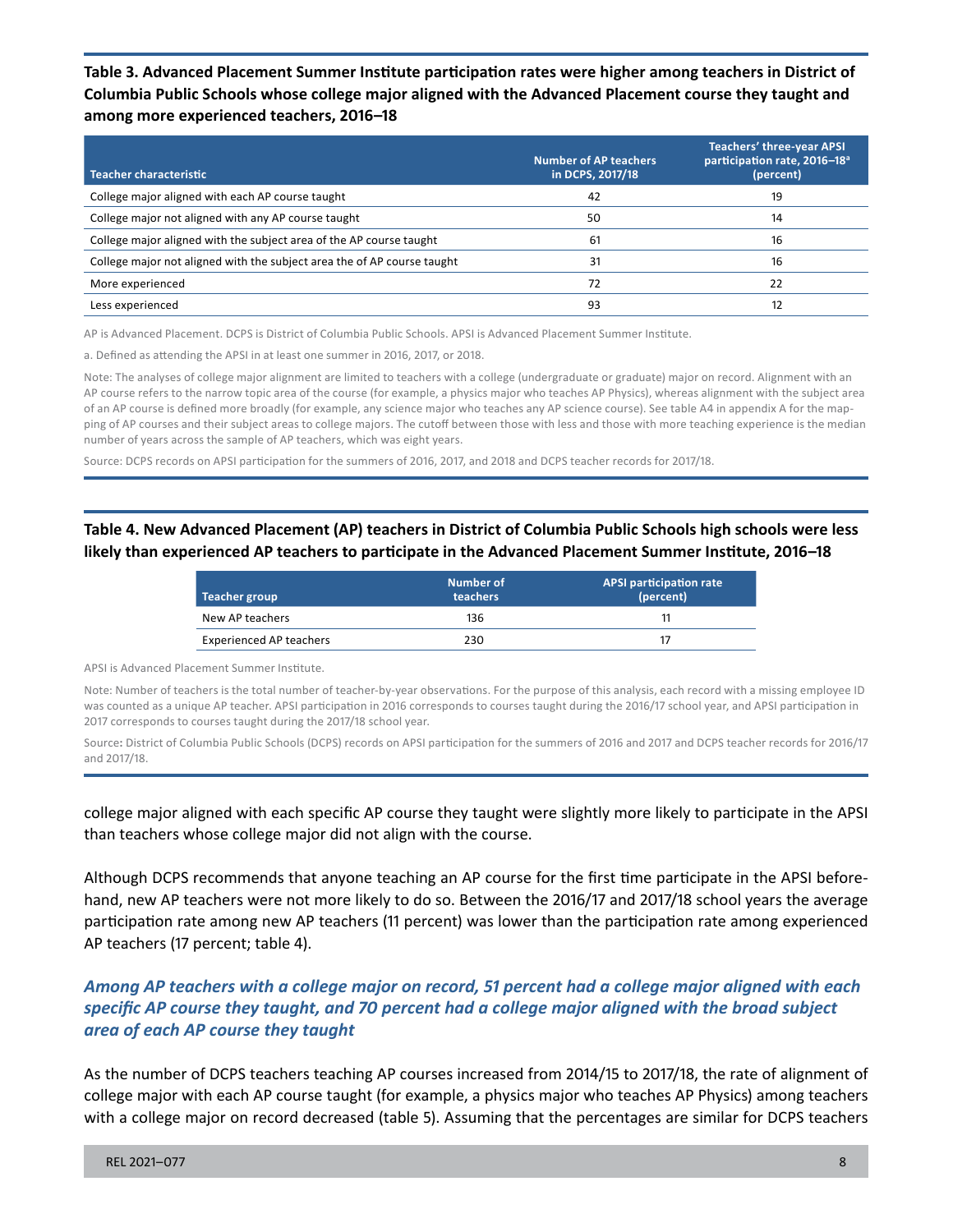without a college major on record, this suggests that schools might first staff AP courses with teachers who have expertise in those courses and, as they expand their AP offerings, staff courses with teachers who have less course-specific expertise (see tables B17–B21 for detailed findings on alignment of college major by course and subject area taught, school characteristics, and teacher experience).

The rate of alignment of college major with subject area of each AP course taught (defined more broadly—for example, a science major who teaches any AP science course) among AP teachers with a college major on record decreased from 75 percent to 66 percent from 2014/15 to 2017/18 (see table 5).

## **Table 5. The share of Advanced Placement teachers in District of Columbia Public Schools high schools whose college major aligned with the course they taught declined over the study period, 2014/15–2017/18**

| School year                 | <b>Number of AP teachers</b> | <b>Number of AP teachers with</b><br>a college major on record | <b>Percent of AP teachers</b><br>whose college major aligned<br>with each AP course they<br>taught, among teachers with<br>a college major on record | <b>Percent of AP teachers</b><br>whose college major aligned<br>with the subject area of<br>each AP course they taught,<br>among teachers with a<br>college major on record |
|-----------------------------|------------------------------|----------------------------------------------------------------|------------------------------------------------------------------------------------------------------------------------------------------------------|-----------------------------------------------------------------------------------------------------------------------------------------------------------------------------|
| 2014/15                     | 115                          | 40                                                             | 60                                                                                                                                                   | 75                                                                                                                                                                          |
| 2015/16                     | 172                          | 67                                                             | 51                                                                                                                                                   | 67                                                                                                                                                                          |
| 2016/17                     | 172                          | 78                                                             | 47                                                                                                                                                   | 71                                                                                                                                                                          |
| 2017/18                     | 187                          | 92                                                             | 46                                                                                                                                                   | 66                                                                                                                                                                          |
| Average,<br>2014/15-2017/18 | 172                          | 69                                                             | 51                                                                                                                                                   | 70                                                                                                                                                                          |

AP is Advanced Placement.

Note: The analyses of college major alignment are limited to teachers with a college (undergraduate or graduate) major on record. Alignment with an AP course refers to the narrow topic area of the course (for example, a physics major who teaches AP Physics), whereas alignment with the subject area of an AP course is defined more broadly (for example, any science major who teaches any AP science course). See table A4 in appendix A for the mapping of AP courses and their subject areas to college majors.

Source: District of Columbia Public Schools teacher records for 2014/15–2017/18.

# **Implications**

This study's finding that mandating AP course enrollment does not uniformly translate into increased AP exam passing rates suggests that, to be truly successful, course access policies need to be paired with stronger emphasis on student supports. Three of the four schools that adopted a mandate on AP course enrollment during the study period saw an increase in AP exam taking that was consistent with the intent of their policies. Yet in four of the five schools that mandated AP course enrollment as of the 2017/18 school year, fewer than 50 percent of students passed at least one AP exam, and in three of the five schools fewer than 20 percent did.

Although the study team is not aware of evidence-based interventions intended specifically to improve AP exam passing rates, evidence from the Institute of Education Sciences practice guide *Organizing Instruction and Study to Improve Student Learning* (Pashler et al., 2007) might support DCPS in achieving that goal. The recommendations include reviewing key concepts several weeks or months after students are introduced to them, having students solve problems on their own and work through problems that have been solved as a class, using both graphic and verbal descriptions of concepts, and connecting abstract concepts to concrete examples. An important caveat is that even if the mandate led to positive results (including larger percentages of students passing) at these competitive admissions schools, expanding the mandate might not have the same effect at neighborhood high schools that have no admissions requirements and serve higher proportions of disadvantaged students.

A survey of AP teachers might help DCPS better understand the barriers that prevent more widespread participation in the APSI, including teachers' interest in it. If interest is low and DCPS wishes to better encourage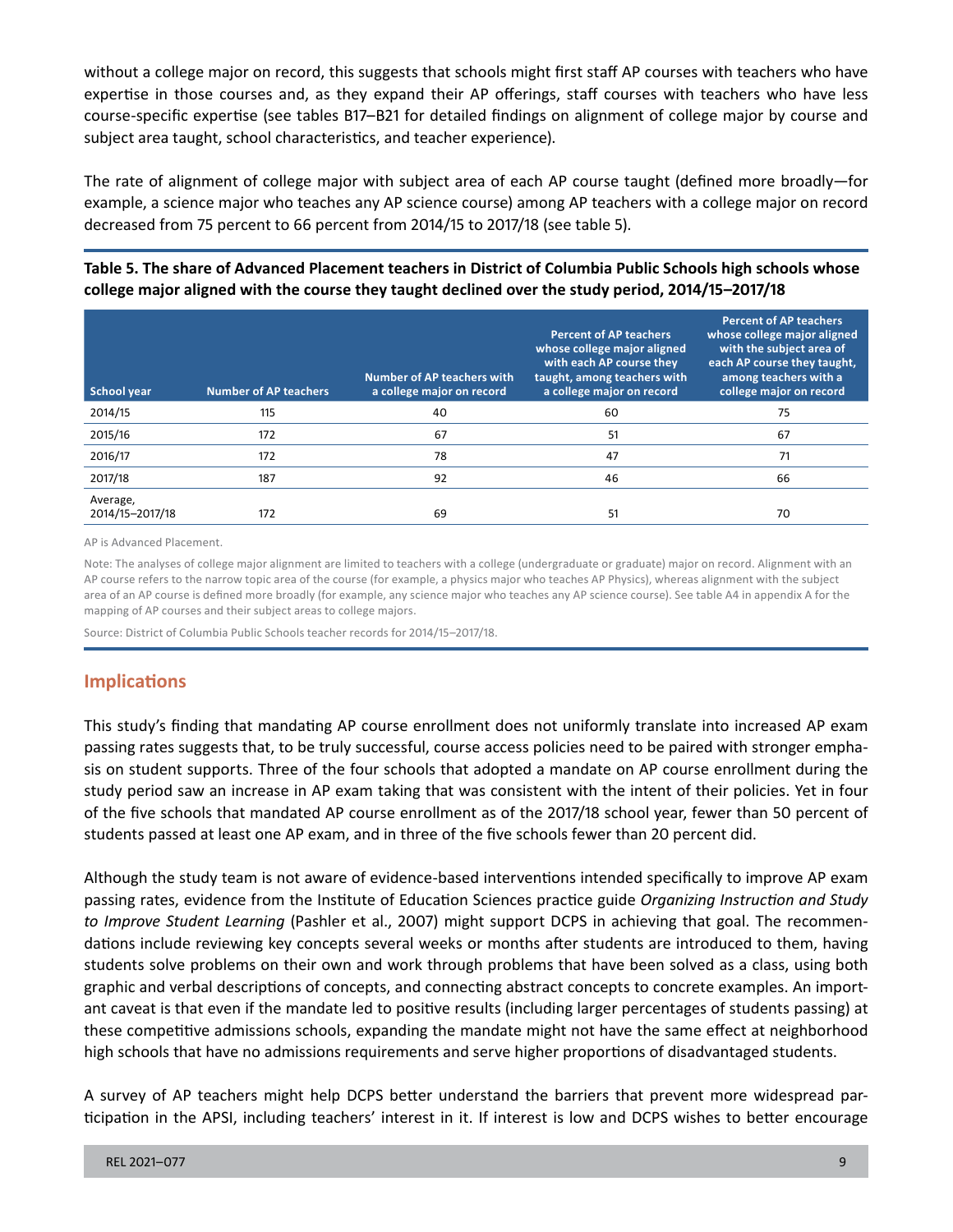participation, it could consider further incentivizing participation or explore whether another type of professional development would be a useful substitute. If teachers are interested but unable to participate, DCPS could seek more information about barriers that hinder attendance, such as participation in other professional development activities or logistical barriers. DCPS covers registration costs for the APSI, and teachers receive professional development credit for participating. But DCPS leaders report that there is little flexibility in when teachers can participate in the APSI, with the local administration typically occurring in the same week each summer, suggesting that scheduling conflicts are one barrier to higher participation rates. They also report that the APSI is not available in the District of Columbia, so teachers might need to travel up to an hour each way by car. This could be a barrier for teachers who do not own cars.

DCPS might also consider additional recommendations that better target educators who could gain the most from the APSI with support and outreach to encourage participation. Teachers with fewer years of teaching experience and teachers new to AP were less likely to participate in the APSI. This could be because less experienced teachers are less committed to teaching and thus might see less long-term benefit from participating. Teachers whose college major aligned with the specific AP course they taught were more likely to participate than teachers whose college major did not align with the course they taught (though this was not true for broad subject area alignment). DCPS might consider whether new AP teachers and less experienced teachers or teachers lacking in subject area expertise could benefit more from the APSI than other teachers.

To further explore whether teachers are being optimally assigned to AP courses, DCPS might consider surveying principals to determine the criteria used to staff AP courses and whether principals believe they are able to staff AP courses with well-qualified teachers. Because DCPS high schools have expanded AP offerings, the percentage of teachers with an aligned college major has decreased among teachers with a college major on record. Although having a college major aligned with the AP course or subject area taught is likely a good indicator of an AP teacher's subject area expertise, principals making staffing decisions have access to more information about teachers than is available in administrative records.

Finally, DCPS might consider supporting causal research on the impacts of mandating AP course enrollment, recommending AP teacher participation in the APSI, and staffing AP courses with teachers whose college major aligns with the course or subject area before modifying its policies or recommendations. The body of evidence on programs such as the APSI and on alignment of teachers' college major with AP course taught is scarce. But DCPS could take several actions to conduct more rigorous research on these topics. For example, it was not feasible to estimate causal impacts of mandating AP participation because so few schools began mandating AP course enrollment during the study period, it was not possible to identify teachers who were exam readers and were therefore exempt from APSI participation, and it was not possible to identify all AP teachers whose college major aligned with the AP course or subject they taught due to missing data. DCPS would need to collect such data to facilitate future causal studies.